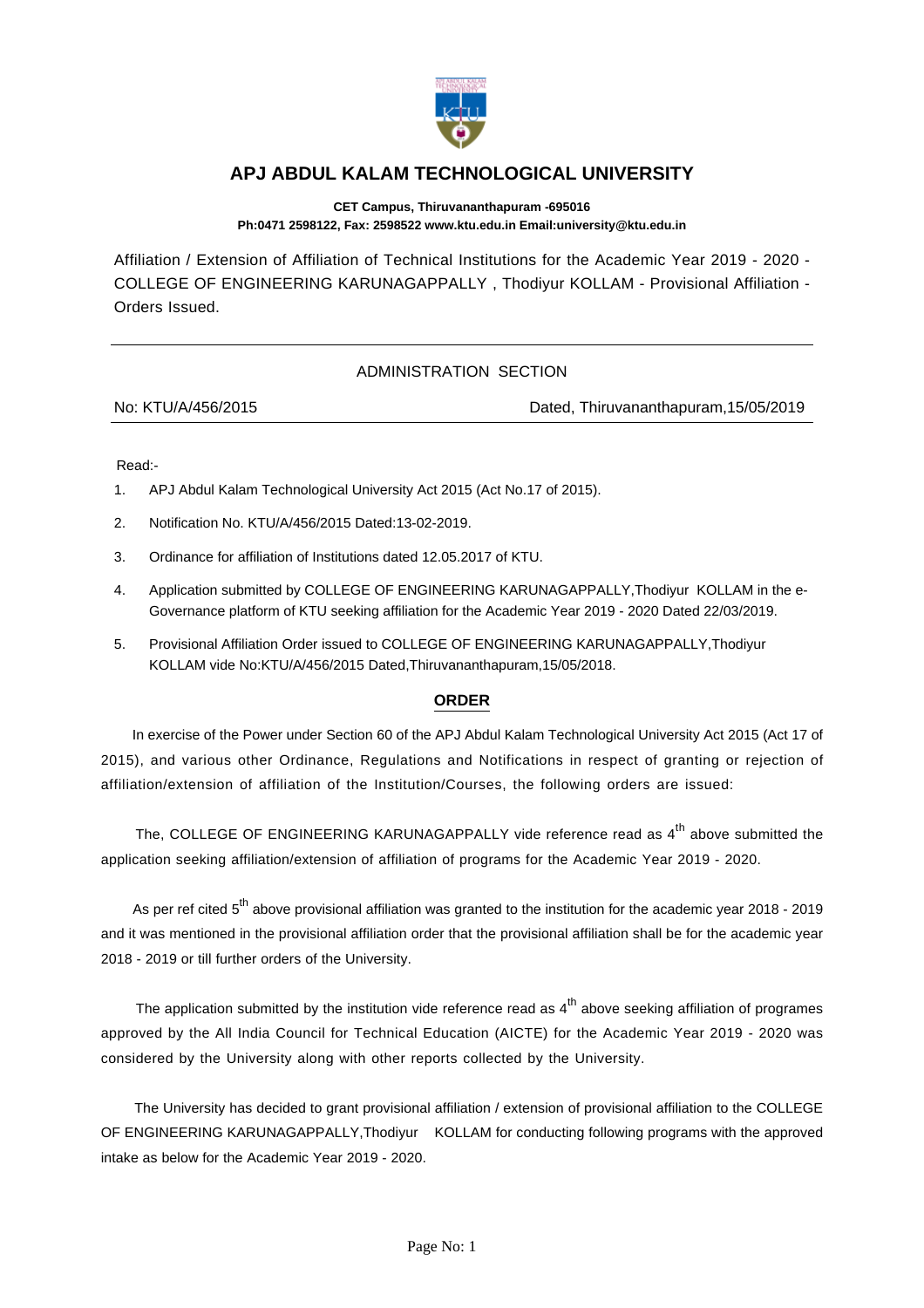| No | <b>Program Type</b>           | Level | <b>Branch/Stream</b>                                                                | Approved<br>Intake | <b>Full/Part Time</b> | NRI PIO |  |
|----|-------------------------------|-------|-------------------------------------------------------------------------------------|--------------------|-----------------------|---------|--|
| 1  | Engineering and<br>Technology | UG    | <b>COMPUTER SCIENCE &amp;</b><br><b>ENGINEERING</b>                                 | 60                 | Full Time             | Yes No  |  |
| 2  | Engineering and<br>Technology | UG    | <b>ELECTRONICS &amp;</b><br><b>COMMUNICATION ENGG</b>                               | 60                 | Full Time             | Yes No  |  |
| 3  | Engineering and<br>Technology | UG    | ELECTRICAL AND<br><b>ELECTRONICS ENGINEERING</b>                                    | 60                 | Full Time             | Yes No  |  |
| 4  | Engineering and<br>Technology | PG    | <b>COMPUTER SCIENCE AND</b><br><b>ENGINEERING(IMAGE</b><br>PROCESSING)              | 24                 | Full Time             | Yes No  |  |
| 5  | Engineering and<br>Technology | PG    | <b>ELECTRONICS AND</b><br><b>COMMUNICATION</b><br>ENGINEERING(SIGNAL<br>PROCESSING) | 24                 | Full Time             | Yes No  |  |

 The provisional affiliation shall be for the academic year 2019 - 2020 or till further orders of the University and the provisional affiliation granted here is subject to the following conditions.

i. Verification of facts submitted by the institution in the e-Gov platform by the University.

ii. The Institution shall remit the affiliation fee of NIL by way of online payment through institute portal within 15 days from the date of this Order.

iii. The Institution shall observe the Clause 60 (2) of the Act establishing the APJ Abdul Kalam Technological University, the norms and standards prescribed by the AICTE in the Approval Process Handbook 2019 - 2020, and the guidelines by the University from time to time and the undertaking / affidavit given by the institution along with the application submitted by the institution on portal.

iv. Strict compliance of Anti-Ragging Regulation notified vide F.No.37-3/Legal/AICTE/2009 Dated July 1,2009 for Prevention, and Prohibition of Ragging in Technical Institution /UGC regulations. In case institution fails to take adequate steps to prevent Ragging or fails to punish perpetrators or incidents of Ragging, it will be liable to take any action as defined under clause 9(4) of the said Regulation.

**Non -compliance with any of the conditions will result in the withdrawal of the affiliation without any notice.**